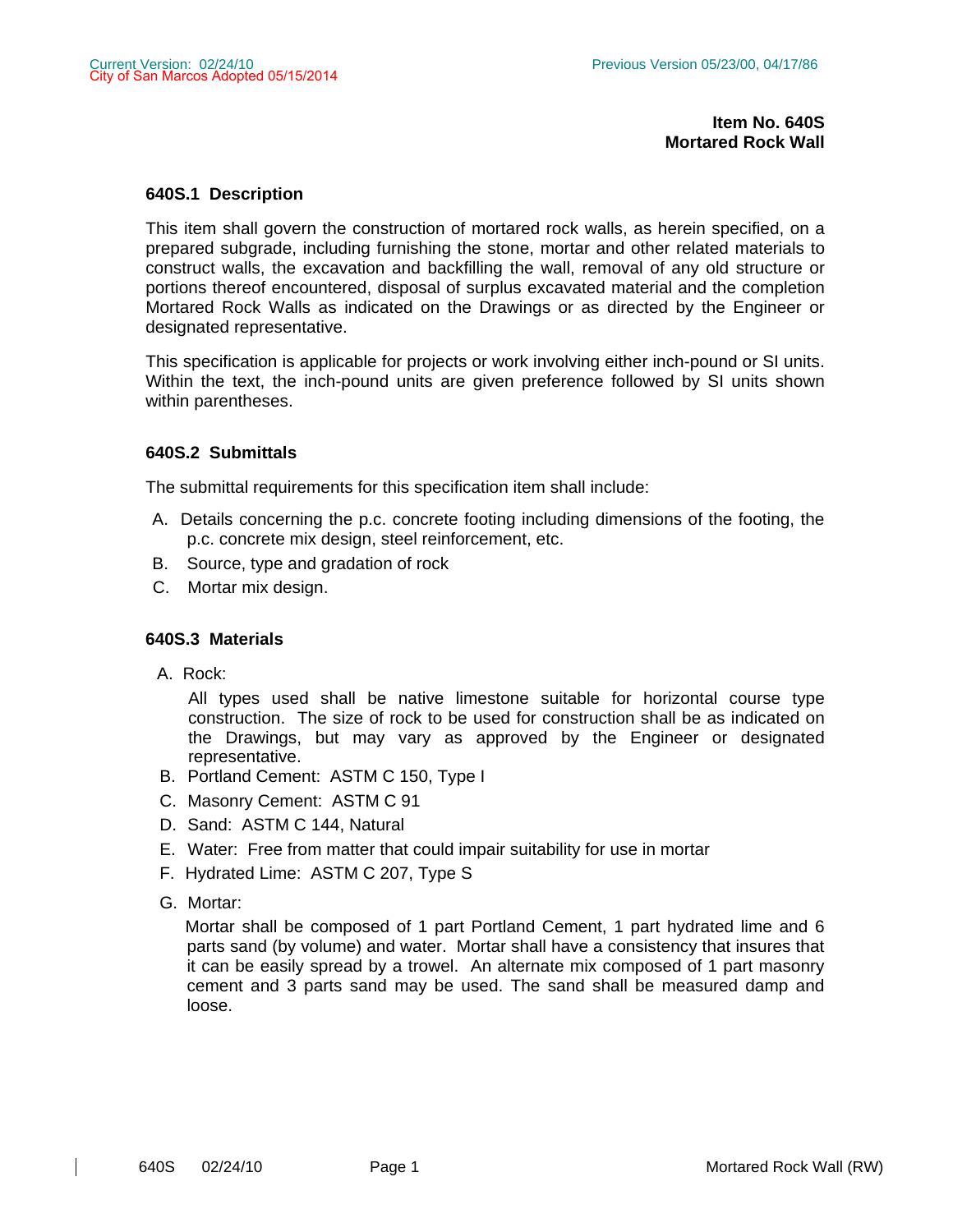# **640S.4 Construction Methods**

Stone shall be laid plumb, level or true to a line. All stone shall be laid in a full bed of mortar with head joints and edge joints completely filled. The face shall be aligned or exposed as indicated on the Drawings. Exterior joints that will remain exposed shall be finished in a manner approved by the Engineer or designated representative.

 In hot weather, stone work shall be kept moist until the mortar has set. No mortar work will be done when the temperature is below  $40^{\circ}F(4^{\circ}C)$  in the shade and all work may be suspended during freezing or undesirable weather. The mortar materials shall be mixed mechanically for not less than 5 minutes after all ingredients are in the mixer. Mortar that has begun to set or that has been mixed for more than 2 hours shall not be used.

Spalls may be used in partially filling the large voids, provided they are keyed in properly and are well coated with mortar. All finished rockwork shall be protected from damage. Chipped rockwork, that will remain exposed, shall be satisfactorily repaired or replaced.

Mortared rock walls shall consist of courses or layers of rock with the spaces between them filled with mortar and shall be constructed at such places as indicated on the Drawings or as directed by the Engineer or designated representative, in accordance with these specifications and in conformity with the lines, grades, height, depth and other details shown on the pertinent typical sections.

Excavation and concrete footings for mortared rock walls shall not be paid for directly, but shall be included in the unit price bid for mortared rock wall construction.

Prior to placing any material, the footings shall have been placed by the Contractor as part of this contract to the approved line and grade and allowed at least 36 hours curing time. The rock shall then be thoroughly wet and bedded in 1 inch (25 mm) of mortar placed on the footings, one against the other, with the resulting voids being completely filled with mortar. The finished surface shall be even and level.

## **640S.5 Measurement**

Mortared rock wall will be measured by the square foot (square meter: 1 square meter equals 10.76 square feet) of the outside, vertical face of wall. No measurement will be made for concrete footing and shall be included in the unit price bid for the rock wall construction.

## **640S.6 Payment**

Mortared rock wall acceptably completed will be paid for at the contract unit bid price per square foot. The unit bid price shall include full compensation for furnishing all materials, for excavation, and backfill, for all forming, transporting, placing, finishing and for all equipment, tools, labor and incidentals necessary to place mortared rock wall on concrete footing as specified and indicated on the Drawings.

Payment will be made under:

**Pay Item No. 640S:** Mortared Rock Wall **Per Square Foot.** Per Square Foot.

**End**